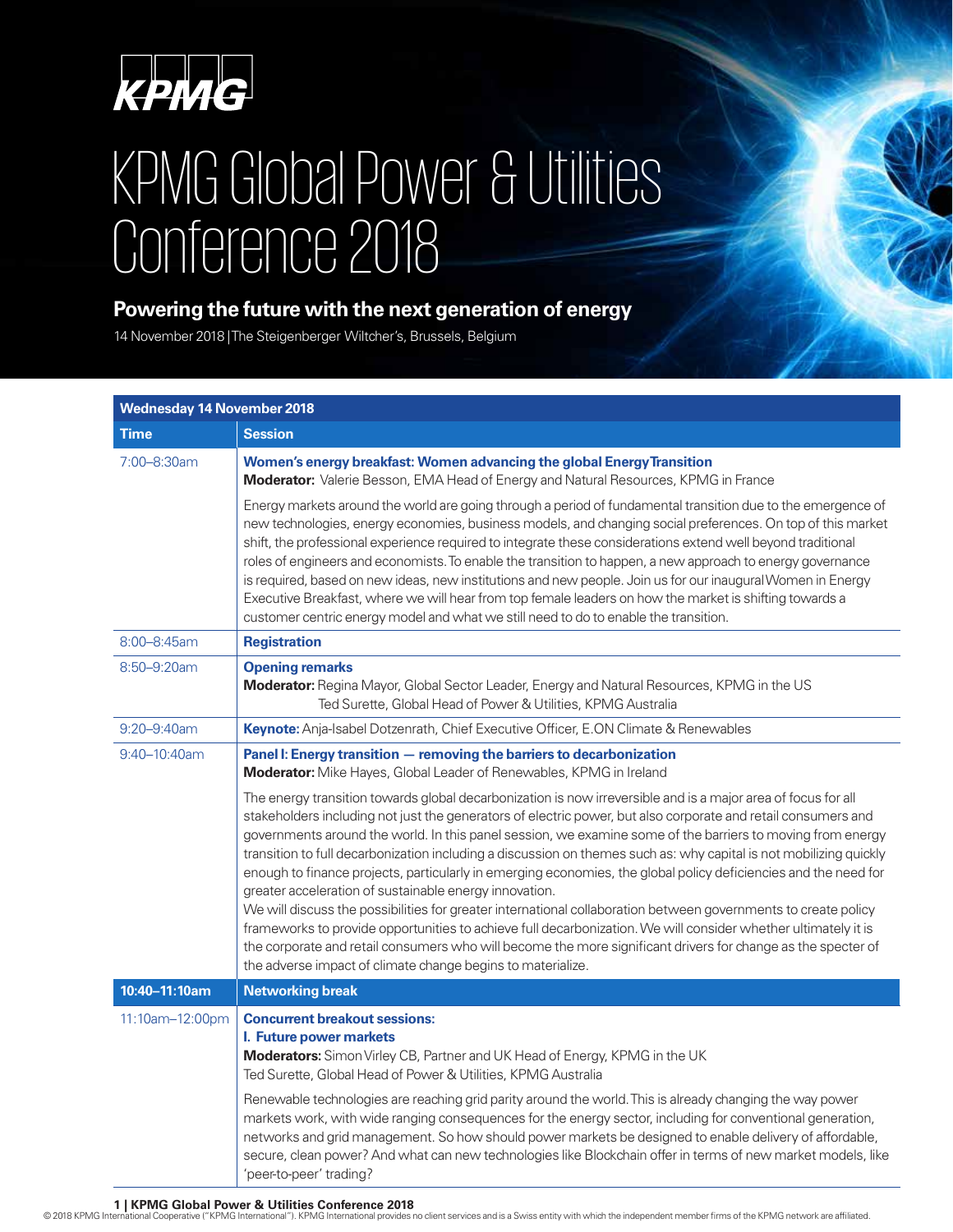|                  | II. Customer-centric distributed grid models                                                                                                                                                                                                                                                                                                                                                                                                                                                                                                                                                                             |
|------------------|--------------------------------------------------------------------------------------------------------------------------------------------------------------------------------------------------------------------------------------------------------------------------------------------------------------------------------------------------------------------------------------------------------------------------------------------------------------------------------------------------------------------------------------------------------------------------------------------------------------------------|
|                  | Moderator: Anurag Gupta, Partner, Infrastructure, KPMG in Canada                                                                                                                                                                                                                                                                                                                                                                                                                                                                                                                                                         |
|                  | In the future, how can utilities shift their mindset from being capital asset owners to distribution system operators that<br>must rely on an intimate understanding of how to incentivize customers? Utilities must transition from asset ownership<br>to brokers/managers of energy services that are competitively procured in an open market. This requires a new level of<br>visibility and understanding into how incentives translate to customer behavior in order to adequately procure market<br>services at the most competitive prices and ensure reliability. This session will include discussions around: |
|                  | Practical strategies utilities can employ to transition to a more customer-centric business model.                                                                                                                                                                                                                                                                                                                                                                                                                                                                                                                       |
|                  | Difficulties surrounding the utility's new role in managing energy services that are technology agnostic and based<br>on competitive market principles.                                                                                                                                                                                                                                                                                                                                                                                                                                                                  |
|                  | If customers respond to incentives, not penalties or obstructions. How can a utility develop the tools and<br>capabilities to adequately assess the most effective way to incentivize customers?                                                                                                                                                                                                                                                                                                                                                                                                                         |
|                  | Use of emerging tools such as Blockchain and AI to provide new services to customers.                                                                                                                                                                                                                                                                                                                                                                                                                                                                                                                                    |
|                  | III. Accelerating sustainable energy innovation                                                                                                                                                                                                                                                                                                                                                                                                                                                                                                                                                                          |
|                  | Moderator: Thekla von Bülow, Manager, Deal Advisory, KPMG in Germany                                                                                                                                                                                                                                                                                                                                                                                                                                                                                                                                                     |
|                  | Recognizing the need to significantly accelerate the pace of innovation in sustainable energy in order to meet the goals<br>of the Paris Climate Agreement and reap broader economic benefits of energy innovation, the World Economic Forum<br>launched the project 'Partnering to Accelerate Sustainable Energy Innovation' in collaboration with KPMG.                                                                                                                                                                                                                                                                |
|                  | The global energy transition to a low-carbon future requires a systemic and multi-stakeholder approach. Regulatory<br>policies, public-funding programs and innovation alliances are key catalysts necessary to reduce financial and<br>regulatory hurdles of the energy innovation process.                                                                                                                                                                                                                                                                                                                             |
|                  | In this panel session, we will present six 'bold ideas' with the potential to trigger a step change in sustainable energy<br>innovation. The ideas were developed by the World Economic Forum in collaboration with KPMG with input from many<br>expert interviews and public private dialogue events. These concepts and other insights are part of the whitepaper<br>Accelerating Sustainable Energy Innovation that was launched during the Mission Innovation Ministerial Meeting in<br>Malmö in May 2018.                                                                                                           |
|                  | It has been recognized that the current model for both public and private funding of sustainable energy innovation has<br>a number of significant defects with the result that the innovators who are capable of developing disruptive deep-tech<br>energy solutions are not getting sufficient access to public funding. We discuss the systemic weaknesses of financing<br>instruments in place and present the project's proposal on a public-private co-investment fund to support and finance<br>deep-tech sustainable energy innovations.                                                                          |
| 12:00-12:10pm    | <b>Room transition</b>                                                                                                                                                                                                                                                                                                                                                                                                                                                                                                                                                                                                   |
| 12:10-12:50pm    | Lunch                                                                                                                                                                                                                                                                                                                                                                                                                                                                                                                                                                                                                    |
| 12:50-1:45pm     | Keynote: Isabel Aguilera, Former President of General Electric, Spain and Portugal; Former Managing Director of<br>Google, Spain and Portugal                                                                                                                                                                                                                                                                                                                                                                                                                                                                            |
| 1:45-2:10pm      | <b>Networking break</b>                                                                                                                                                                                                                                                                                                                                                                                                                                                                                                                                                                                                  |
| $2:10 - 3:10$ pm | <b>Panel II: Disruptive energy technology</b>                                                                                                                                                                                                                                                                                                                                                                                                                                                                                                                                                                            |
|                  | Moderator: Vicky Parker, Partner, Power & Utilities, KPMG in the UK                                                                                                                                                                                                                                                                                                                                                                                                                                                                                                                                                      |
|                  | The energy market is continuing to experience rapid change driven by new technologies and the use of data and<br>analytics, greater consumer choice, regulation and policy, and the move to a decentralized energy system; change is<br>happening far quicker but the pace varies significantly by market.                                                                                                                                                                                                                                                                                                               |
|                  | The traditional boundaries that have framed the way energy has been generated and consumed no longer apply. This<br>also extends to who we now see operating within the sector with the introduction of a wide range of new players from<br>startups to the largest technology players.                                                                                                                                                                                                                                                                                                                                  |
|                  | Increasingly affordable technologies drive multiple choices in renewable generation.                                                                                                                                                                                                                                                                                                                                                                                                                                                                                                                                     |
|                  | New technologies are emerging either to provide power, storage or allow for better management of energy. The<br>ecosystem that surrounds energy now extends into energy, products, services, mobility and beyond.                                                                                                                                                                                                                                                                                                                                                                                                        |
|                  | Navigating through the choices available (what to invest in, when, how it affects the existing business models can be<br>complex or indeed for many this will be seen as an opportunity). This session will focus on what's new, where could<br>things go, and what does it mean.                                                                                                                                                                                                                                                                                                                                        |

## **2 | KPMG Global Power & Utilities Conference 2018**

© 2018 KPMG International Cooperative ("KPMG International"). KPMG International provides no client services and is a Swiss entity with which the independent member firms of the KPMG network are affiliated.